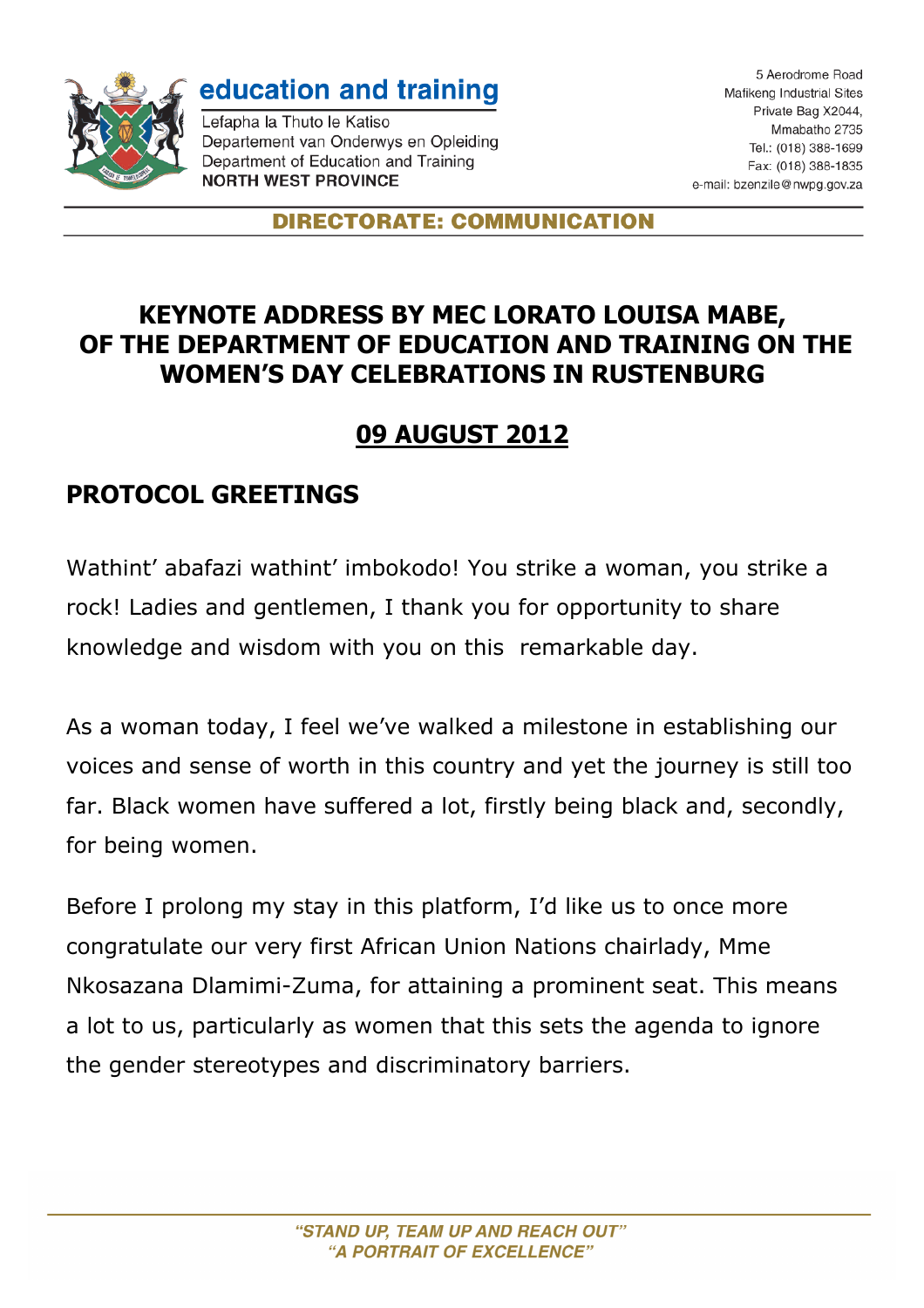To keep the ball rolling, we as women must assert ourselves, because if we wait for men to do things for us, they will get us into business that give us 50% shareholding on paper, but in real terms, we are just tokens used for point-scoring for tenders.

In any partnership, women must fight for inclusion in operations and management of that business. Then that is positive contribution and personal growth, but mostly, it is victory for women in the country, especially Black women.

Programme director, for us to break the stereotypes more, I'd like us to look at ways that can contribute to our economy. There's more to talk about on women development besides fashion design, cookery and beauty salons. Indeed, they develop and grow us as women, but that's ordinary.

I like that talking about economy is not far fetched, especially looking at our province's ingenuity.

To talk more on these sustainable programmes, we have programmes such as Take a girl child to work, that we can utilize to help invest more in our young women.

I'd also like to invite concerned institutions and department of Agriculture to pass on agrarian skills to these young women to enhance the pride of our country.

It enthused me to see a young lady named Nosipho on the television programme, Idols SA (I believe we all like to watch) with a huge passion in the farming sector. Ladies and gentlemen,that we export meat from other countries is inexplicable, when we have the livestock, the farms and grazelands to feed our livestock. Imagine how that we'd improve our country's GDP.

We'd like young women to partake in scientific studies that'd grant them senior positions in the mining industry.

Ladies and gentlemen, I mention these resource because they in our territory. We are rich in marble mining, gold mining, Platinum mining, diamond ming, all in our small province. I'd like us in the next few years to see more women taking on geology programmes to study on these precious stones.